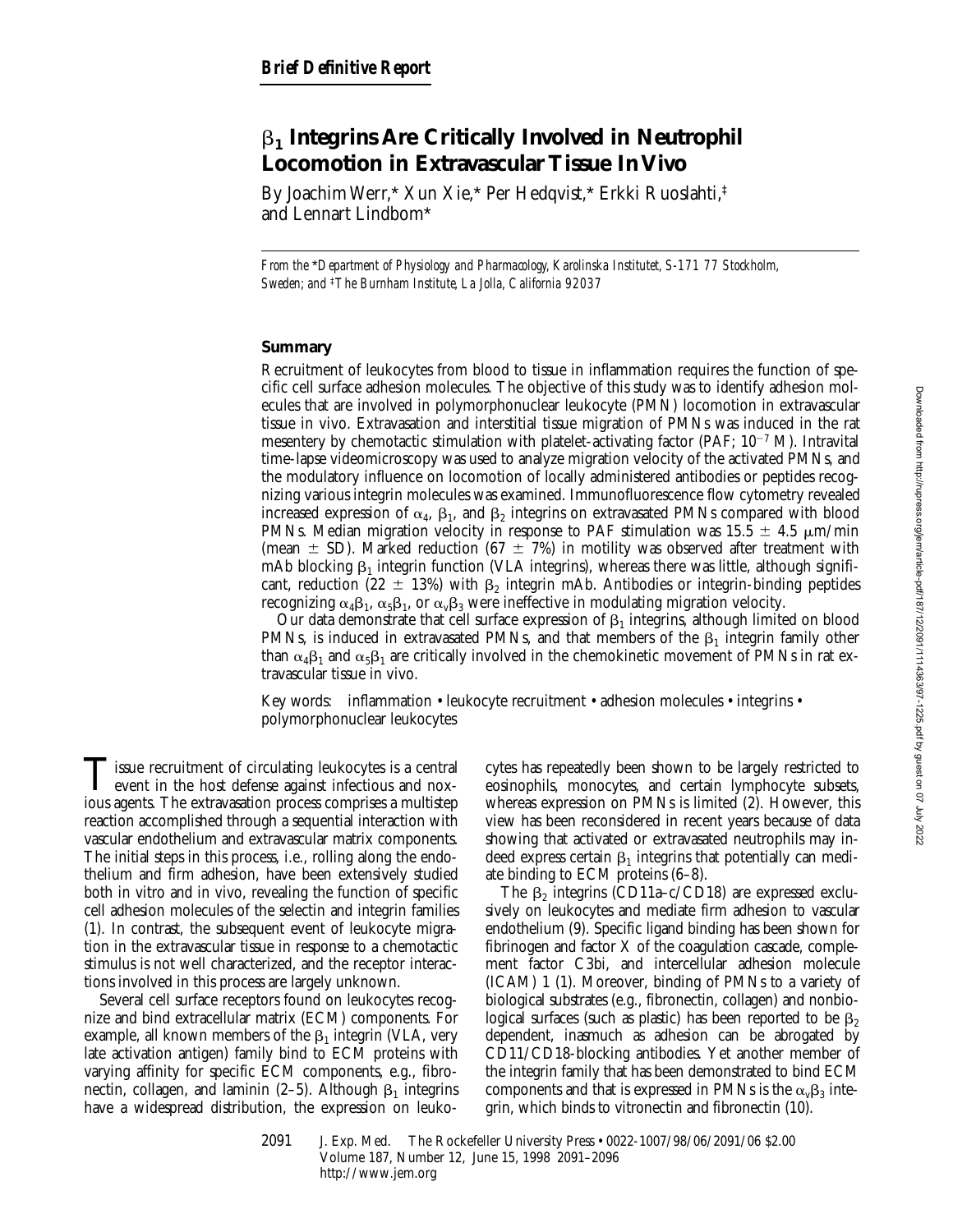The aim of this study was to investigate the role of major integrin receptors in PMN interstitial migration in vivo. The potential involvement of the fibronectin-binding integrin receptors in this process was of particular interest because of their previously documented roles in migration of various cell types (11–13). An intravital microscopy model was used for analyzing leukocyte locomotion in response to local chemotactic stimulation in extravascular tissue of the rat mesentery. Immunofluorescence flow cytometry revealed increased expression of integrins in extravasated PMNs. This included  $\beta_1$ integrins, which were shown by antibody-blocking experiments to be critically involved in the extravascular PMN migration. However, this process does not seem to engage the fibronectin-binding receptors  $\alpha_4\beta_1$  and  $\alpha_5\beta_1$ .

# **Materials and Methods**

*Surgical Preparation.* Wistar rats of either sex, weighing 200–250 g, were used in the experiments. Anesthesia was induced with equal parts of fluanison/fentanyl (10/0.2 mg/ml; Hypnorm; Janssen-Cilag Ltd., Saunderton, UK) and midazolam (5 mg/ml; Dormicum; Hoffman-La Roche, Basel, Switzerland) diluted 1:1 with sterile water (2 mg/kg intramuscularly). Body temperature was maintained at  $37^{\circ}$ C by a heating pad connected to a rectal thermistor. Laparotomy was performed, and a segment of the ileum was pulled outside the peritoneal cavity and placed on a heated transparent pedestal to allow microscopic observation of the mesenteric microvasculature. The exposed tissue was superfused with a warmed  $(37^{\circ}C)$  bicarbonate buffer solution equilibrated with 5%  $CO<sub>2</sub>$  in N<sub>2</sub> to maintain physiological pH. The experiments were approved by the regional ethical committee for animal experimentation.

*Intravital Microscopy.* The exposed rat mesentery was observed through a microscope (Orthoplan; Leitz, Wetzler, Germany) equipped with a water immersion lens (SW  $\times$  25, NA 0.60; Leitz). The microscopic image was televised (WV 1050 E/C; Panasonic, Osaka, Japan) and recorded on time lapse video (AG-6010; Panasonic) connected to a time/date generator (WJ-810; Panasonic). Recordings were made at one-seventh normal speed. Analysis of leukocyte migration in the mesenteric tissue was made off-line from the recorded video scenes during playback at normal speed. The migration path of individual leukocytes was drawn on a transparent film placed in front of the monitor for subsequent analysis with a digital image analyzer.

*Experimental Procedure.* After positioning under the microscope, the exposed mesentery was soaked with 5 ml of buffer solution (37°C) containing platelet-activating factor (PAF; Sigma Chemical Co., St. Louis, MO) at a concentration of  $10^{-7}$  M. The tissue was then covered with a transparent plastic film to provide continuous chemotactic stimulation by PAF. The top of the plastic film was continuously bathed with buffer to maintain temperature at 37°C. After 40 min of chemotactic stimulation, when numerous leukocytes had extravasated, time-lapse recording of leukocyte migration was undertaken, first for 20 min to assess basal migration rates in response to PAF stimulation and then for an additional 40 min in the presence of PAF and antibodies or peptides administered to the tissue at a concentration of 100  $\mu$ g/ ml and 500 mM, respectively. A total of five different fields were analyzed from each animal. In each field, a minimum of five cells were selected at random and followed as long as they remained within the field of observation (at least 2 min). Cells that did not move during the observation time were not included in the analysis. *Antibody Diffusion in the Mesentery.* In separate experiments, the

diffusion capability of the Ig molecules in the mesentery was confirmed. Pieces of intact mesenteric tissue (thickness: 20-40  $\mu$ m) were mounted on plastic rings and placed on top of HBSS-filled wells (400  $\mu$ l/well) of a 96-well tissue culture plate. 40  $\mu$ l of FITC-conjugated murine IgG (100  $\mu$ g/ml) were placed on the surface of the mesentery. The plate was incubated at  $37^{\circ}$ C for 10 min, and the fluorescence intensity of the IgG content in the upper and lower fluid compartments was measured in a fluorometer (Fluoroscan II; Labsystems Oy, Helsinki, Finland). Over a period of 10 min, an average of 7.5  $\pm$  1.6% of applied antibody diffused through the mesentery per minute and  $\text{cm}^2$  ( $n = 3$ ), indicating that there is no significant restriction for diffusion of the antibodies into the mesenteric tissue when being topically administered.

*Staining of Leukocytes.* Representative samples of the mesentery stimulated with PAF  $10^{-7}$  M for 1.5 h were stained with Wright/Giemsa (Sigma Chemical Co.) for 10 min in stock concentration and in dilution 1:1 with water for another 10 min at room temperature. Leukocytes in peripheral blood and in peritoneal fluid collected after 1.5 h PAF stimulation were similarly stained. After a thorough rinse of the specimens in HBSS, a differential leukocyte count was made with an  $\times$ 100 oil-immersion objective. In addition to the Wright/Giemsa stain, leukocytes in the mesenteric tissue were stained by brief exposure to acridine orange (2.5 mg/ml; Sigma Chemical Co.) and viewed under fluorescent light to improve discrimination of nuclear morphology. Percentage of leukocyte count based on analysis of at least 50 leukocytes in each of 5–7 microscopic fields in each preparation is given in Table 1 (mean values of data from 3 animals). In another set of experiments, PAF-stimulated mesenteric tissue was incubated with antibodies against the  $\beta_1$ ,  $\alpha_4$ , or  $\beta_2$  integrin subunit for 30 min at  $37^{\circ}$ C. After washing, the tissue was incubated with FITC- or TRITC-conjugated  $F(ab)_2$  fragments of anti–mouse or –hamster IgG (diluted 1:50) at room temperature for 30 min. The tissue was again washed and fixed for 15 min in 4% paraformaldehyde. The tissue specimens were observed in normal transmitted light and with fluorescent epiillumination (filter block I2 and M2; Leitz Ploemopak). Specificity of antibody binding was confirmed by comparing the immunofluorescence obtained with specific primary mAb with that of isotype-matched irrelevant mAb at the same concentration and incubation time.

*Immunofluorescence Flow Cytometric Analysis.* Leukocytes collected from rats of the same strain and weight as used in the in vivo experiments were used for analysis of integrin receptor expression. Leu-

**Table 1.** *Differential Leukocyte Count (Wright/Giemsa Stain)*

|                           | Percentage of total leukocytes counted |                  |                             |
|---------------------------|----------------------------------------|------------------|-----------------------------|
|                           | <b>Blood</b>                           | Peritoneal fluid | Mesentery tissue<br>section |
| Neutrophils               | $20.4 + 4.8$                           | $69.0 \pm 12.5$  | $85.7 \pm 11.8$             |
| Eosinophils               | $1.4 \pm 0.6$                          | $2.8 \pm 1.2$    | $5.9 \pm 1.8$               |
| Lymphocytes               | $77.7 \pm 9.8$                         | $1.2 \pm 0.8$    |                             |
| Monocytes/<br>Macrophages | $0.5 \pm 0.4$                          | $27.0 \pm 7.3$   | $8.4 \pm 5.8$               |

Mean  $\pm$  SD of leukocyte fractions after 1.5 h intraperitoneal stimulation with PAF  $10^{-7}$  M ( $n = 3$ ).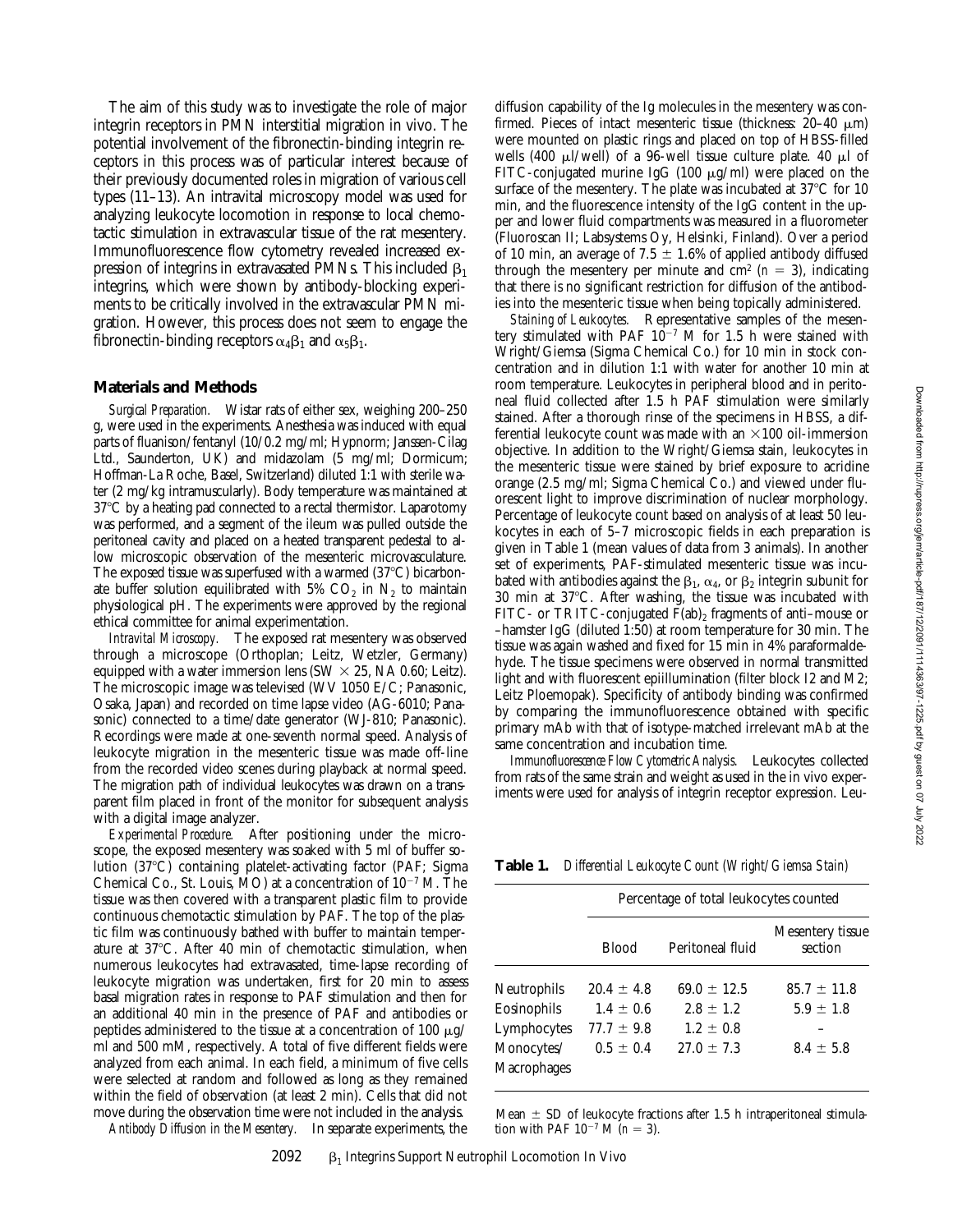kocyte extravasation was induced by intraperitoneal injection of either 3% proteose peptone (Sigma Chemical Co.) or PAF  $10^{-7}$  M in 10 ml HBSS. After 2 h, the animals were killed with methylether and peritoneal leukocytes were harvested by washing the peritoneal cavity with 10 ml ice-cold HBSS. EDTA-anticoagulated blood was collected from the same animal, and leukocyte-rich plasma was obtained through dextran sedimentation. Blood and peritoneal leukocytes were washed twice at 150 g for 7 min at  $4^{\circ}$ C and resuspended in HBSS at a final concentration of 106 cells/ml. The leukocyte suspension was incubated with primary antibodies (10  $\mu$ g/ml) or isotype-matched control antibodies for 20 min at  $4^{\circ}$ C and washed twice. FITC-conjugated  $F(ab)_2$  fragments of rabbit anti–mouse IgG (Dako, Glostrup, Denmark), donkey anti–rabbit IgG (Jackson Immunoresearch, West Grove, PA), and goat anti– hamster IgG (Jackson Immunoresearch) diluted 1:20 were used as second antibodies. After staining (20 min,  $4^{\circ}$ C), the cells were fixed (1% formaldehyde, FACS® Lysing Solution [Becton Dickinson, Mountain View, CA]), washed twice, and analyzed on a FACSort<sup>®</sup> flow cytometer (Becton Dickinson). The fluorescence intensity of  $10<sup>4</sup>$  PMNs ( $>95%$  neutrophils; see Table 1) was analyzed by selective gating based on forward and side scatter parameters.

*Antibodies and Peptides.* The following antibodies were used: mAb  $HM\beta1-1$  (PharMingen, San Diego, CA) and purified IgG from a rabbit antiserum (gift of K. Rubin, Uppsala, Sweden) against the rat  $\beta_1$  chain (CD29); mAbs CL26 (Upjohn, Kalamazoo, MI) and WT.3 (PharMingen), recognizing the rat  $\beta_2$  chain (CD18); mAbs MR $\alpha$ 4 (PharMingen) and TA-2 (Serotec, Oxford, UK), which react with the rat integrin  $\alpha_4$  subunit (CD49d); mAb HM $\alpha$ 5-1 against the rat  $\alpha_5$  (CD49e) (PharMingen); and a rabbit antiserum against human  $\alpha_v\beta_3$  (CD51/CD61) (14). Function-blocking activity in rat systems has been documented for all antibodies used in this study. All antibody solutions were free of preservatives except MR $\alpha$ 4 and HM $\alpha$ 5-1, which contained 0.1% sodium azide. Control experiments showed that sodium azide in corresponding concentration did not influence cell locomotion. The integrin-binding peptides SLIDIP and ACRGDGWMCG (RGDGW), capable of functionally blocking  $\alpha_4\beta_1$  and  $\alpha_5\beta_1$  (15), were also used.

*Statistical Analysis.* Statistical analysis was performed using the Wilcoxon signed rank test for paired observations. The results are presented as mean  $\pm$  SD for the animals included in each experimental group ( $n \geq 5$  unless otherwise stated).

#### **Results**

b*1-Integrin Cell Surface Expression Is Associated with PMN Extravasation.* Flow cytometric assessment of cell surface molecule expression on neutrophils that had extravasated



**Figure 1.** Immunofluorescent staining of integrins on blood PMNs (*thin line*) and on extravasated PMNs collected from the peritoneal cavity (*thick line*). Thin vertical line indicates the 99th percentile of fluorescence events for cells stained with isotype matched control antibody. Histograms are representative tracings of three to five analyses for each antibody.

into the peritoneal cavity revealed positive staining for  $\beta_1$ (CD29) and  $\alpha_4$  (CD49d) integrin molecules (Fig. 1 and Table 2). This pattern contrasted to that of blood PMNs where little or no staining for  $\beta_1$  and  $\alpha_4$  was seen (Fig. 1), indicating that cell surface expression of  $\beta_1$  integrins is induced in conjunction with the extravasation process. Expression of  $\alpha_5$  (CD49e) was limited in both cell populations. There was an increased expression of  $\beta_2$  integrins (CD18) on extravasated PMNs compared to their blood counterpart, whereas staining for  $\alpha_{\nu}\beta_3$  (CD51/CD61) was similarly positive in both PMN populations (Table 2).

Preincubation of isolated blood PMNs with PAF  $(10^{-7}$ M) before antibody labeling did not result in  $\beta_1$  or  $\alpha_4$  integrin expression dissimilar from that of untreated blood cells (data not shown).

*PMN Migration In Vivo Is Dependent on*  $\beta_1$  *Integrins.* Topical stimulation of the rat mesentery with PAF  $(10^{-7})$ M) induced profound adhesion and extravasation of circulating leukocytes. At 30–40 min of chemotactic stimulation, numerous leukocytes (predominantly neutrophils, see Table 1) were migrating further in the extravascular tissue (Fig. 2 *A*). In accordance with the flow cytometric data, immunofluorescent staining of emigrated PMNs in the mesenteric tissue in situ showed surface expression of  $\beta_1$ ,  $\alpha_4$ , and  $\beta_2$  integrin molecules, as illustrated for  $\alpha_4$  in Fig. 2 *B*.

Fig. 3 *A* illustrates the frequency distribution of the migration velocity of individual PMNs in response to stimulation with PAF (649 cells in 30 animals total). Among these cells, the median migration velocity was  $15.5 \pm 4.5 \mu m/min$ (mean  $\pm$  SD). The migration velocity was stable over a period of  $>1.5$  h after induction of the chemotactic stimulus. The role of various integrins in PMN migration was evaluated by topical administration of antibodies to the tissue. Treatment with anti- $\beta_1$  (mAb HM $\beta_1$ -1) resulted in a pronounced inhibition of PMN locomotion. Migration velocity was reduced by  $67 \pm 7\%$  ( $P < 0.01$ ; Fig. 4), yielding a median migration velocity of 4.6  $\pm$  1.3  $\mu$ m/min (Fig. 3 *B*). Notably, as evident from Fig. 3 *B*, the whole population of migrating cells, rather than a certain fraction, was affected by this antibody treatment. A less pronounced ef-

**Table 2.** *Integrin Expression on Blood and Extravasated rat PMNs*

| Integrin           | Median fluorescence intensity |                          |  |
|--------------------|-------------------------------|--------------------------|--|
|                    | <b>Blood PMNs</b>             | <b>Extravasated PMNs</b> |  |
| $\beta_1$          | $1.9 \pm 0.6$                 | $47.5 \pm 6.8$           |  |
| $\beta_2$          | $15.3 \pm 3.2$                | $52.5 \pm 9.5$           |  |
| $\alpha_4$         | $1.7 \pm 0.3$                 | $16.5 \pm 3.7$           |  |
| $\alpha_5$         | $2.2 \pm 0.9$                 | $4.4 \pm 0.6$            |  |
| $\alpha_v \beta_3$ | $10.0 \pm 4.3$                | $12.3 \pm 3.7$           |  |
|                    |                               |                          |  |

Median fluorescence intensity is the staining intensity with specific antibody divided by that obtained with control antibody.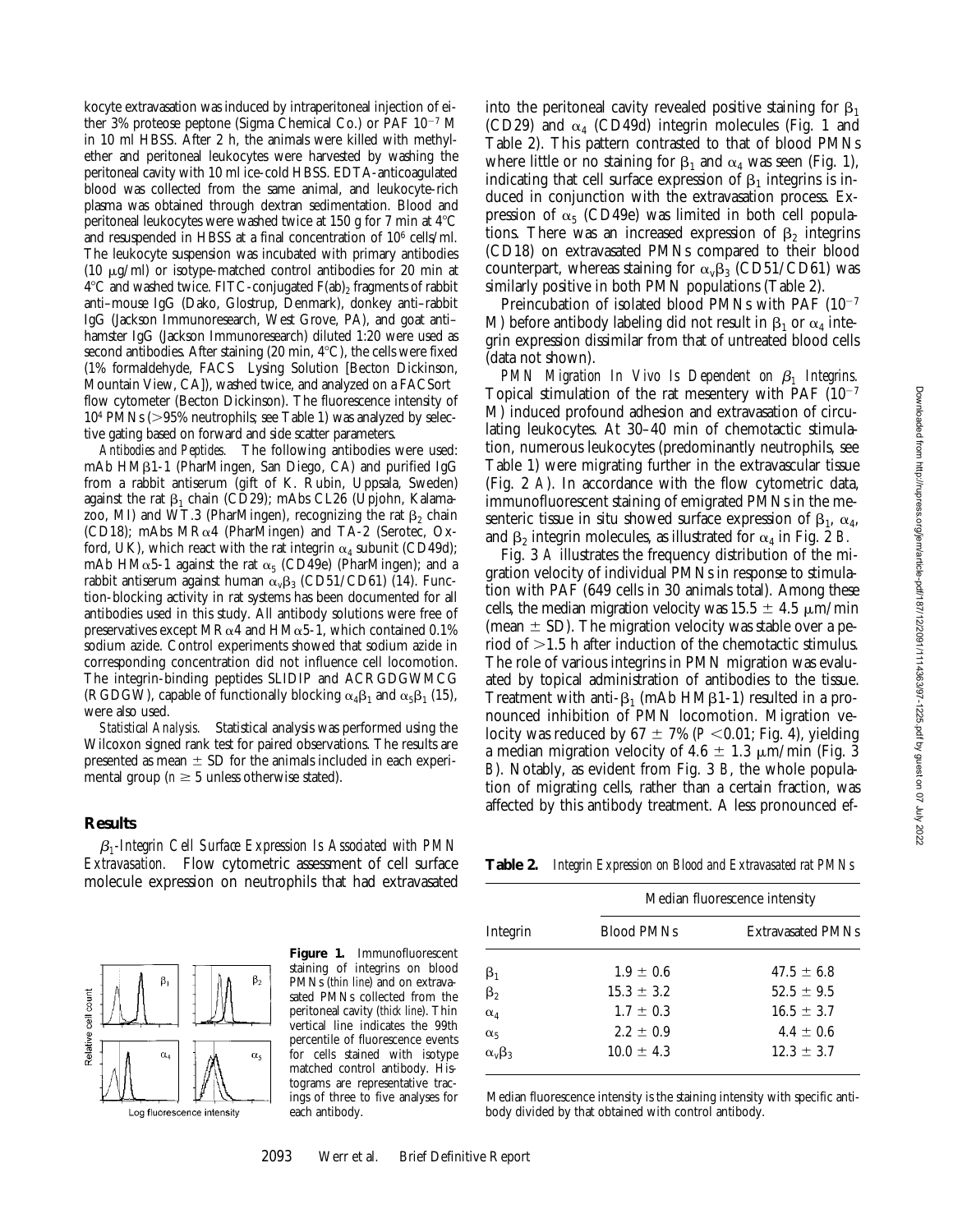

**Figure 2.** Micrographs showing migrating PMNs in a tissue section of the rat mesentery after stimulation with PAF  $(10^{-7}$  M) for 40 min (*A*), and immunofluorescent staining for  $\alpha_4$  integrins in the same cells (*B*). The fluorescence is concentrated and localized to spots in most PMNs, indicating a polarized integrin expression (*arrows*), whereas in some cells a more scattered distribution is seen. Bar: 10  $\mu$ m.

fect was observed with the polyclonal anti- $\beta_1$  antibody, which reduced the migration velocity by  $32 \pm 15\%$  (*P*  $<$ 0.01; Fig. 4). No further inhibition was achieved when the antibody concentration was increased 10-fold. Treat-



**Figure 3.** Frequency distribution of PMN migration velocity in extravascular tissue of the rat mesentery in response to chemotactic stimulation with PAF  $(10^{-7}$  M). *(A)* Migration velocities during control period (PAF alone). (*B*) Migration velocities after topical treatment with the anti- $\beta_1$  mAb HM $\beta$ 1-1.

ment with two different antibodies against the  $\beta_2$  chain (CD18) also significantly reduced migration velocity, by 17  $\pm$  14% (mAb CL26) and 22  $\pm$  13% (mAb WT.3) (*P*  $<$ 0.05; Fig. 4). An additive inhibitory effect was observed when anti- $\beta$ <sub>2</sub> mAb was administered together with the polyclonal anti- $\beta_1$  serum. This combined treatment reduced migration velocity by  $52 \pm 18\%$  ( $P < 0.01$ ; Fig. 4). On the other hand, coadministration of anti- $\beta_2$  mAb with the anti- $\beta_1$  $mAb$  HM $\beta$ 1-1 yielded no further inhibition of migration velocity above that seen with  $HM\beta1-1$  alone. The inhibitory effect of the various antibody treatments was observed within minutes after application and persisted throughout the observation period ( $>40$  min) as shown for mAb HM $\beta$ 1-1 (Fig. 5). Purified hamster, mouse, and rabbit IgG isotype standards did not influence migration velocity (103  $\pm$  11,  $95 \pm 7$ , and  $99 \pm 8$ %, respectively).

Despite pronounced upregulation of the integrin  $\alpha_4$  subunit (CD49d) on extravasated PMNs, no significant modulatory effect on the migration velocity was observed after treatment with either of the two anti- $\alpha_4$  mAbs. Antibodies against  $\alpha_5\beta_1$  or  $\alpha_v\beta_3$  also did not influence PMN locomotion. Moreover, combined treatment with anti- $\beta_2$  mAb together with either anti- $\alpha_4$  or anti- $\alpha_4$  plus anti- $\alpha_5$  mAb resulted in no further inhibition of migration velocity above



Figure 4. Effect of local treatment with various integrin antibodies and integrin-binding peptides on PMN migration velocity in the rat mesentery stimulated with PAF ( $10^{-7}$  M). Data are expressed as percent of migration velocity before treatment, and represent mean  $\pm$  SD of five experiments for each reagent tested. *Asterisk*, denotes significant difference from control  $(P<0.05)$ .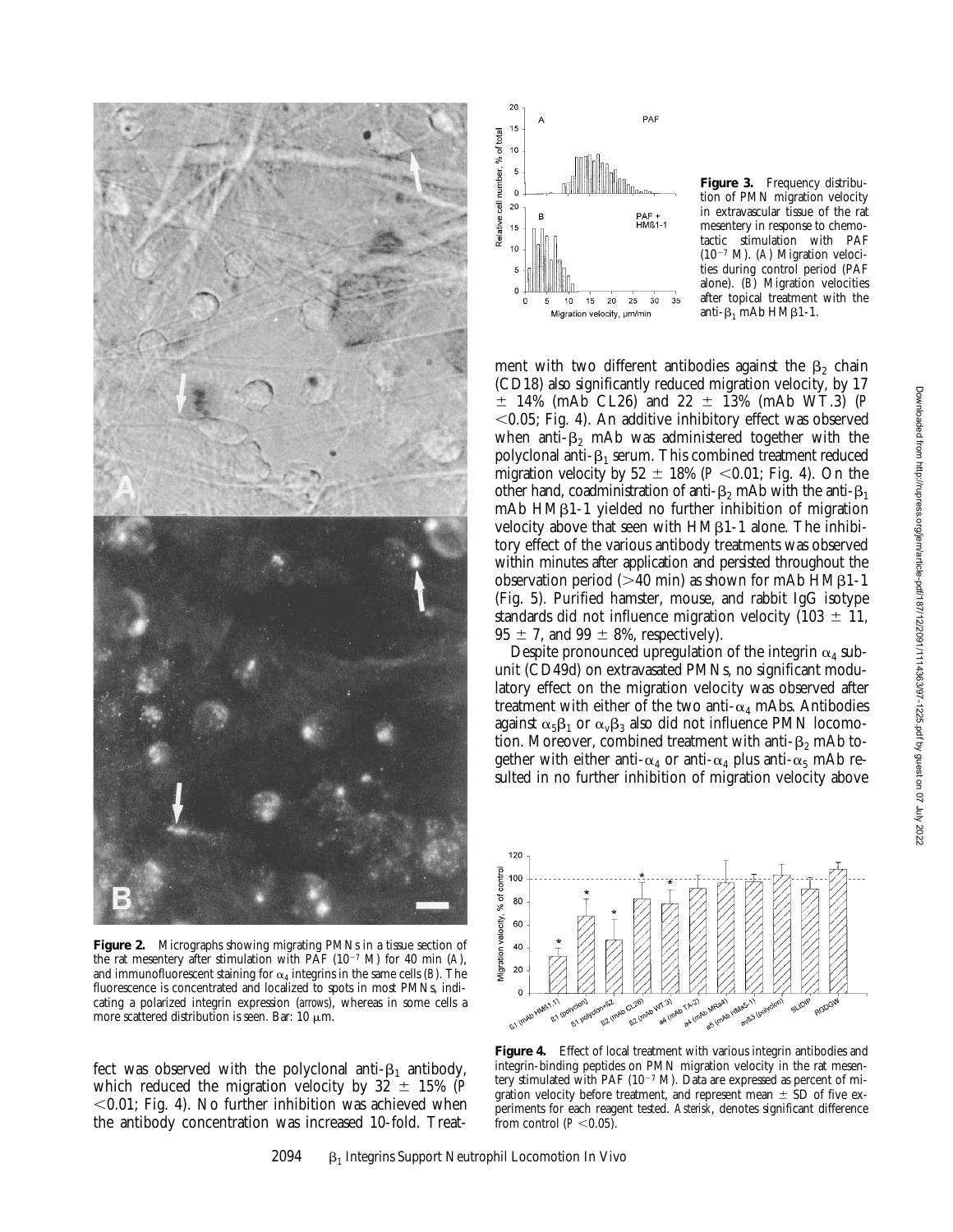

**Figure 5.** Time course of inhibitory effect of the anti- $\beta_1$  mAb HM<sub>B1-1</sub> on PMN migration velocity in the rat mesentery  $(\bullet)$ compared with control antibody  $(O)$ . Data are based on calculation of mean migration velocity during defined  $10$  or  $20$  min intervals, and presented as means  $\pm$  SD of five separate experi-

ments for each antibody. Note that the inhibitory effect on PMN locomotion persisted throughout the observation period.

that obtained with anti- $\beta_2$  treatment alone (99  $\pm$  4 and 95  $\pm$ 10%, respectively,  $n = 3$ ). The integrin-binding peptides SLIDIP and RGDGW, which mimic natural ligand binding and block the function of  $\alpha_4\beta_1$  and  $\alpha_5\beta_1$ , respectively, also had no effect on the migration velocity either in combination (data not shown) or alone (Fig. 4). There was no difference in the effect for any of the reagents tested when concentration was raised 10 times (data not shown).

## **Discussion**

Extravasation and tissue accumulation of leukocytes is one of the key components in the host defense against invading pathogens. After their escape from the blood, the leukocytes need to migrate in the extravascular tissue, directed by a chemotactic stimulus, to reach the site of injury or infection. Studies of leukocyte migration in vitro have indicated the interaction of leukocytic cell surface receptors with different extracellular matrix components in this process (16). However, interactions with the multitudinous meshwork of biopolymers that characterizes native extracellular matrix and the function in vivo of leukocyte integrins in the locomotive process have yet to be defined. In this report, we demonstrate that  $\beta_1$  integrins, induced in PMNs in conjunction with their extravasation, are of critical functional importance for PMN locomotion in extravascular tissue. Our data on a physiological induction of  $\beta_1$  integrin expression in PMNs agree with recent in vitro and in vivo findings by Kubes and coworkers (7, 8), and contribute to a growing body of evidence that  $\beta_1$  integrin expression may reach significant levels also in neutrophils (6, 17, 18). Also, the upregulation of  $\beta_2$  integrins on extravasated PMNs is consistent with the activation-induced upregulation of  $\beta_2$ integrins on the leukocyte surface (19) and the critical role of this receptor complex in leukocyte adhesion to endothelium and diapedesis through the vessel wall in vivo (20).

A qualitatively similar pattern of PMN  $\beta_1$  integrin expression as obtained with flow cytometric analysis of extravasated PMNs isolated from the peritoneal cavity could be demonstrated by in situ immunostaining of PMNs migrating in the extravascular tissue of the mesentery. These findings are also of significance from a methodological point of view, since they illustrate that antibodies applied topically to the mesentery indeed do diffuse into the tissue, and by this route of administration will reach the migrating

PMNs (see Materials and Methods). Thus, we may conclude that adequate antibody concentrations were achieved in the tissue at the level of the migrating cells (no additional effect was seen when antibody concentration was raised 10 times), and that restrictions in antibody transport could not account for the lack of effect of some of the reagents used.

Our quantitative measurements of PMN migration in the rat mesentery in vivo show that  $\beta_1$  and  $\beta_2$  integrins participate in extravascular PMN locomotion, and that they may cooperate in this process. Blockage of  $\beta_1$  and  $\beta_2$  integrin function impaired the ability of the leukocytes to migrate in the extravascular tissue as indicated by significant reductions in their migration velocity. Anti- $\beta_1$  antibodies were clearly more effective in inhibiting PMN migration than were anti- $\beta_2$ , suggesting a predominant role of  $\beta_1$  integrins in the locomotive process in vivo. The additive inhibitory effect observed when anti- $\beta_2$  mAb was coadministered with the polyclonal anti- $\beta_1$  antiserum but not when combined with the anti- $\beta_1$  mAb may suggest that a synergistic action of combined anti- $\beta_1$  and anti- $\beta_2$  treatment is detectable only when  $\beta_1$  integrins are insufficiently blocked (as was likely the case when the polyclonal anti- $\beta_1$  antibody was used). In contrast to our findings with  $\beta_2$  integrin blockade, Bienvenu et al. (21), using a similar rat model, found no inhibition of the extravascular migration with anti- $\beta_2$  treatment. Differences in the experimental protocol (e.g., the antibody concentration used) may explain the discrepant observations. Also, although statistically significant, the inhibition we found with anti- $\beta_2$  was limited and may have been overlooked by these authors.

Although it has been shown for certain leukocyte subtypes that migration on various ECM matrices in vitro requires the function of specific integrin molecules (16, 22), this report is the first to demonstrate an in vivo role for  $\beta_1$ integrins in the extravascular locomotion of leukocytes. Even if it can not be deduced which  $\beta_1$  integrins are predominantly involved in the PMN locomotion, our data suggest, based on use of both monoclonal function-blocking antibodies and integrin-binding peptides, that the fibronectin binding receptors  $\alpha_4\beta_1$  and  $\alpha_5\beta_1$  do not participate in this process. This finding may seem surprising in light of the pronounced upregulation of  $\alpha_4$  integrins on extravasated PMNs, and the central position being attributed to fibronectin in various aspects of cell migration (11, 12). Previous findings have suggested a role for  $\alpha_4\beta_1$  and  $\alpha_5\beta_1$ in migration of PMN from blood to tissue sites in vivo (17) or through fibroblast monolayers in vitro (18), seemingly in disparity with our direct observations in the rat mesentery. Possibly, mAb inhibition of integrin function in these studies interfered mainly with initial adhesion to endothelium or the fibroblast monolayer and less with the locomotive function. Interestingly, through direct observation of leukocyte migration in three-dimensional gels, an enhanced lymphocyte migration after anti- $\alpha_4$  mAb treatment (16), and reduced PMN locomotion after the gel being supplemented with fibronectin was demonstrated (23). These findings may suggest that fibronectin-binding integrins (e.g.,  $\alpha_4\beta_1$  and